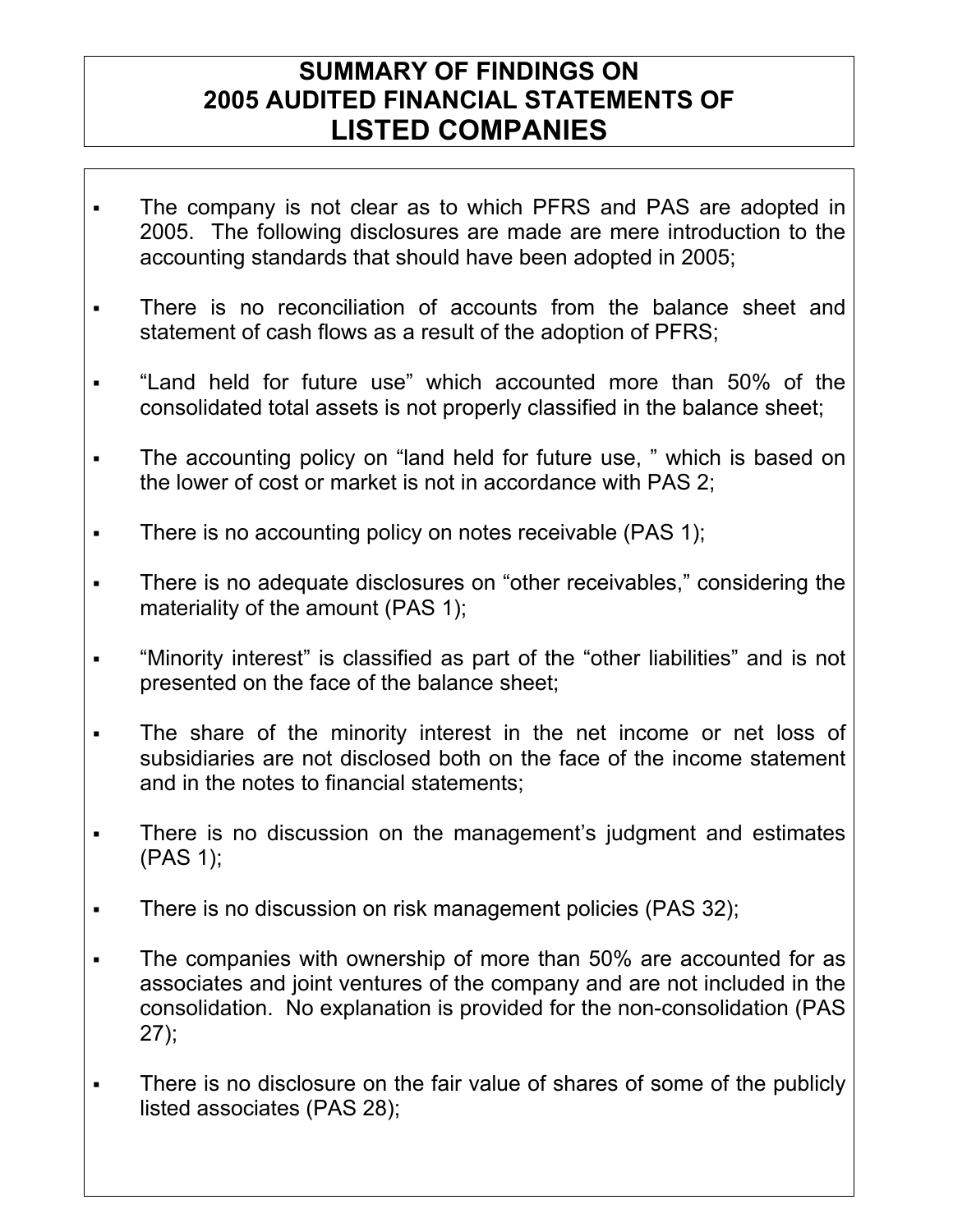- There is no accounting policy on Deposits and Retentions Payable included in the financial liabilities with a material amount. The disclosures provided in the notes are insufficient to give any idea as to how these Deposits and Retentions Payable are measured;
- There is no breakdown of the net income from different segment businesses;
- The company's accounting policy for available-for-sale financial assets not actively traded is incorrect (Note 2, page 10). AFS financial assets may only be carried at cost if fair value cannot be reliably determined (PAS 39);
- The company did not disclose the value of inventories and amount of write-down recognized as expense during the period (PAS 2, par. 36);
- There was no disclosure on the breakdown of interest expense recognized from short-term and long-term debt as required by Rule 68.1;
- There is no disclosure on the accounting policy on revenue recognition (PAS 18);
- There is no reconciliation on the movement of property, plant and equipment (PAS 16);
- It is disclosed in their notes that the company is covered by contributory defined benefit retirement plan, but there were no plan assets reported. There are also no contributions made to the fund in two (2) consecutive years (PAS 19);
- There is no disclosure on the potential financial impact of the suspension of the production activities of an owned oil field. This may have an effect on the valuation of the deferred exploration cost;
- The company decreased the net assets attributable to shareholders for "Reserves for dividend declaration". Per the company's note, the reserve represents "income received by the Fund, net of … Fund expenses… (which are held) pending distribution as dividends." and no dividend declarations were made. Also, there is uncertainty as to when these amounts will be distributed to shareholders, as the note states that "Dividend distribution dates shall be determined and announced by the Fund, as and when applicable, in accordance with the Corporate Code and related laws." The deduction from net assets for a future dividend declaration is not appropriate from an accounting point of view (dividends are not deducted from retained earnings until these are declared.)